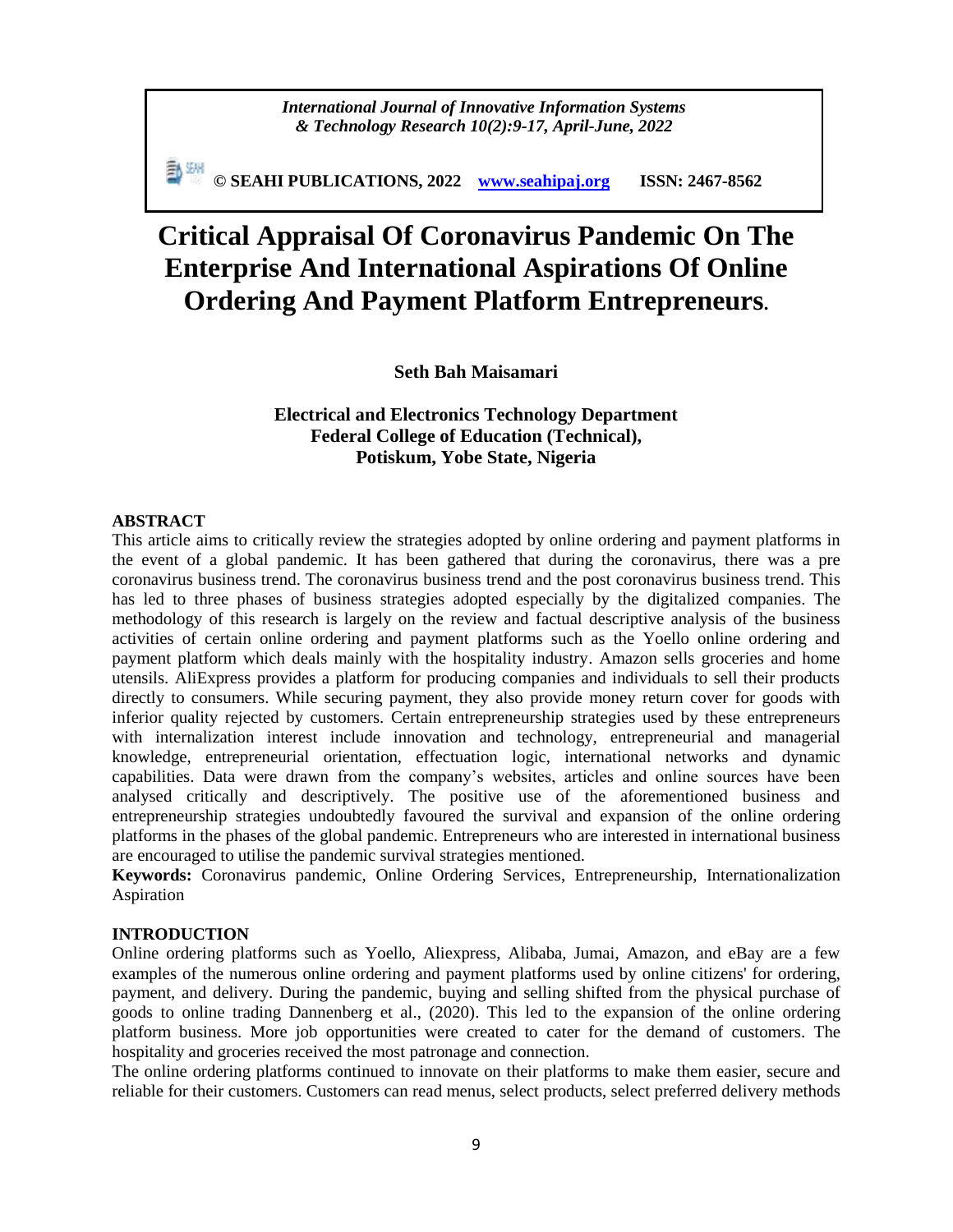and make payments. Customers develop trust in secured websites and platforms for reliable transactions Shankar, & Jebarajakirthy, (2019). The online ordering platforms have entrepreneur advantages, especially in internalization. A critical review largely from published articles and the information from the company's websites will be explored to understand the potential associated with the digitalization of buying and selling as compared with the traditional method of physical buying and selling. The implications for indigenous companies will be explored too. The act of careful and systematic review will be used.

## **RESEARCH METHODOLOGY**

This research aims to critically evaluate the strategies adopted by online ordering platforms in surviving the ever-changing and shifting nature of the market and to explore their international aspirations as entrepreneurs. The concept of digitalization and its advantages in doing business on the international scene will be explored along with entrepreneurship and internalization strategies.

The study is largely descriptive, and factual and draws its strength on the secondary data retrieved from the company's websites, journal articles and other online resources.

## **About the online ordering platforms (OOPs)**

Yoello is an online ordering platform that allows customers of the hospitality and food industry to access food vendors' services in their comfort zones as well as other services News Wales, (2020). The objective of YOOP is to afford food and hospitality customers the platform to order and pay for food and drink safely on your table without contact with staff, physical menus, cash, and no queues. The mobile version of the app-less mobile ordering platform allows customers to view menus, place orders, and make payments. The founder is also the brainchild of the platform with consumer's features such as satisfaction, simplicity of use, time-saving reduced risk of theft, expenditure control, functionality, rate of use, and expediency. The company belongs to the hospitality industry with a company size of 51 to 200 employees. The headquarters of the company is in Cardiff, Wales News Wales, (2020). The company is a private company founded in 2017. The company offers specialized services in payment processing, social networking, marketing, split payment, point of sale, mobile payments, nightlife, and mobile ordering. Key features of the company are best in class ordering experience, dynamic menu, customer analytics and marketing tools, reporting tools, promotions and discounts, multiple vendor groups, no app download needed, low transactions the form of a website or mobile app was created by Sina Yamani.

Aliexpress is a reliable online ordering platform. The company was founded in 2010 with its location in China. The online ordering platform sells via [www.aliexpress.com.](http://www.aliexpress.com/) This company is owned by Alibaba Group Holding Limited (AGHL). The AGHL is one of the biggest conglomerates of the Chinese ecommerce, internet, technology and retailer specialist founded by Jack Ma and Co Tsydenova, Nadezhda (2020).

From the comfort of your home, items can be ordered online with a browser. Over 100 million products are available for shopping. The OOP offers ease and convenience of shopping such that there is no interference in your window shopping experience. Money-back guarantee with Buyer protection is a feature of the platform that stands in check for display items that do not meet their descriptions. The customer service of OOP is 24 hours. Payment is easy and secure. Communication between the seller and buyer is enabled in the pre and post business transactions. Product reviews are readily available with the feedback displayed for information.

The OOP requires individuals to create accounts on the platform with their emails. Shipping address, mobile number and password to unlock the features of the OOP. Login requires email and password with a browser such as a google chrome, Facebook or Twitter.

Aliexpress ships directly to Nigeria via AliExpress Standard Shipping, EMS, POS Malaysia, UPS, DHL, Singapore Post, China Air Post Registered Mail, etc. These features have made business transactions undoubtedly easier.

The business model of AliExpress started as a portal that buys and sells, it expanded to consumerconsumer, business-consumer, payment services and cloud computing. By 2016, AliExpress was run in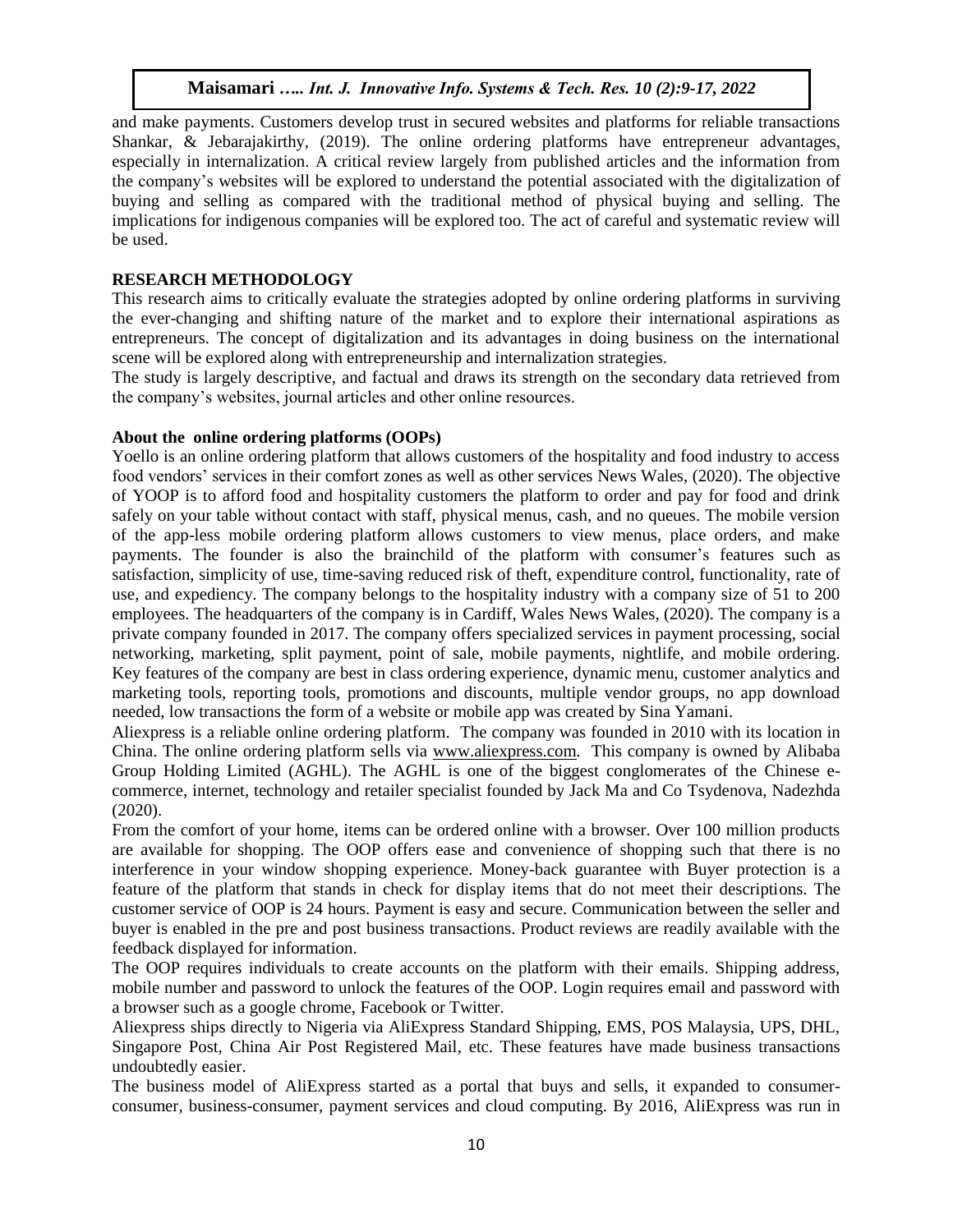Dutch, Spanish, Italian, French, Portuguese, Turkish, German, Polish, Indonesian, and Russian languages. Other countries were served in the English Language. Companies and individuals sell on the AliExpress OOP (Hsiao & Aron, 2019). In Russia, it is the most visited e-commerce website. In Brazil, it is the  $10<sup>th</sup>$ most popular e-commerce website.

The Ministry of Electronics and Information Technology (MEIT) banned 43 mobile handset apps from China including AliExpress in 2020. Similarly, the Office of the United States Trade Representatives (OUSTR) included AliExpress among the notorious list of markets counterfeiting and piracy in 2022 (The Indian Express, 2022).

Amazon.com Inc is another OOP founded by Jeffrey Preston Bezos with origin from America and headquarters in Seattle, Washington. It has a multinational technology that is e-commerce inclined with artificial intelligence, cloud computing and digital streaming. It is referred to as an economic and cultural influencer based on its economic impact John F. Furth (2018). The OOP provides online retail services, electronic books and web services, provider. Amazon uses principles such as customer obsession, invention passion, operational excellence and long term projections. With the strive to become the safest earth place of work and employer, Amazon provides 1-click shopping, customer reviews, Amazon echo, Fire tablets, Alexa, AWS, Amazon studios, climate pledge, career choice, kindle, and technology for a workout.

Over the years, Amazon strive to maintain customers' desire for lower costs, convenient services and better selection. Other services include doorstep fresh produce delivery and music or video distributions to delight the customers (Fortune Editor, 2020).

In the past decade, Amazon created most jobs compared to other U.S companies with a \$530 billion investment in the U.S. about 1.6 million indirect jobs in the hospitality and construction industry were created by Amazon's investment. Amazon actively responds to the urgent needs of homelessness and hunger. The OOP invests in children's education and young adults.

## **Differences between the Online Ordering Platforms**

Sellers on Yoello are mostly companies hospitality companies, sellers on AliExpress are either company are either companies or individuals. Amazon sells its products on the e-commerce platform. AliExpress does not sell directly to customers, the OOP connects Chinese businesses to buyers. Although most retailers operating on AliExpress are Chinese, AliExpress aims and targets international buyers. Customers on China's mainland use a subsidiary of Alibaba called Taobao due to the convenience in service, payment and delivery. Based on the foregoing, AliExpress has drawn a comparison to eBay whose sellers are independent, while the platform is only used to offer services, payments and products to buyers.

Yoello is an app-less smarter mobile order and payment platform that provides customers with orders without the need to download an application. The OOP was founded by Sima Yamani and launched in July 2020 [\(www.yoello.com.](http://www.yoello.com/), 2022). Yoello customers only need to scan a QR code to order contactless food and drinks to their tables. The same platform allows merchants to operate take away and delivery services. Since the mobile order and pay solution launch, the company expanded and experienced growth from strength to strength during the coronavirus pandemic while supporting thousands of hospitality industries.

Yoello's strategy is the disruption of the current outdated and expensive payment networks. They process their payments with open banking rules hence bringing the customers and operators closer with instantaneous cheaper transactions. Currently, the YOOP is mainly focused on the hospitality industry. From cafes to luxury hotels with the capability to grow into retail and tourism.

The YOOP is interested in improved revenue, efficiency and customers' experience using mobile technology while operating with a reduced staff number with increased customers. Heading towards achieving a cashless society and enabling technology in line with coronavirus and future services. The YOOP has a vital role in keeping and maintaining the survival of the hospitality industry even in pandemics.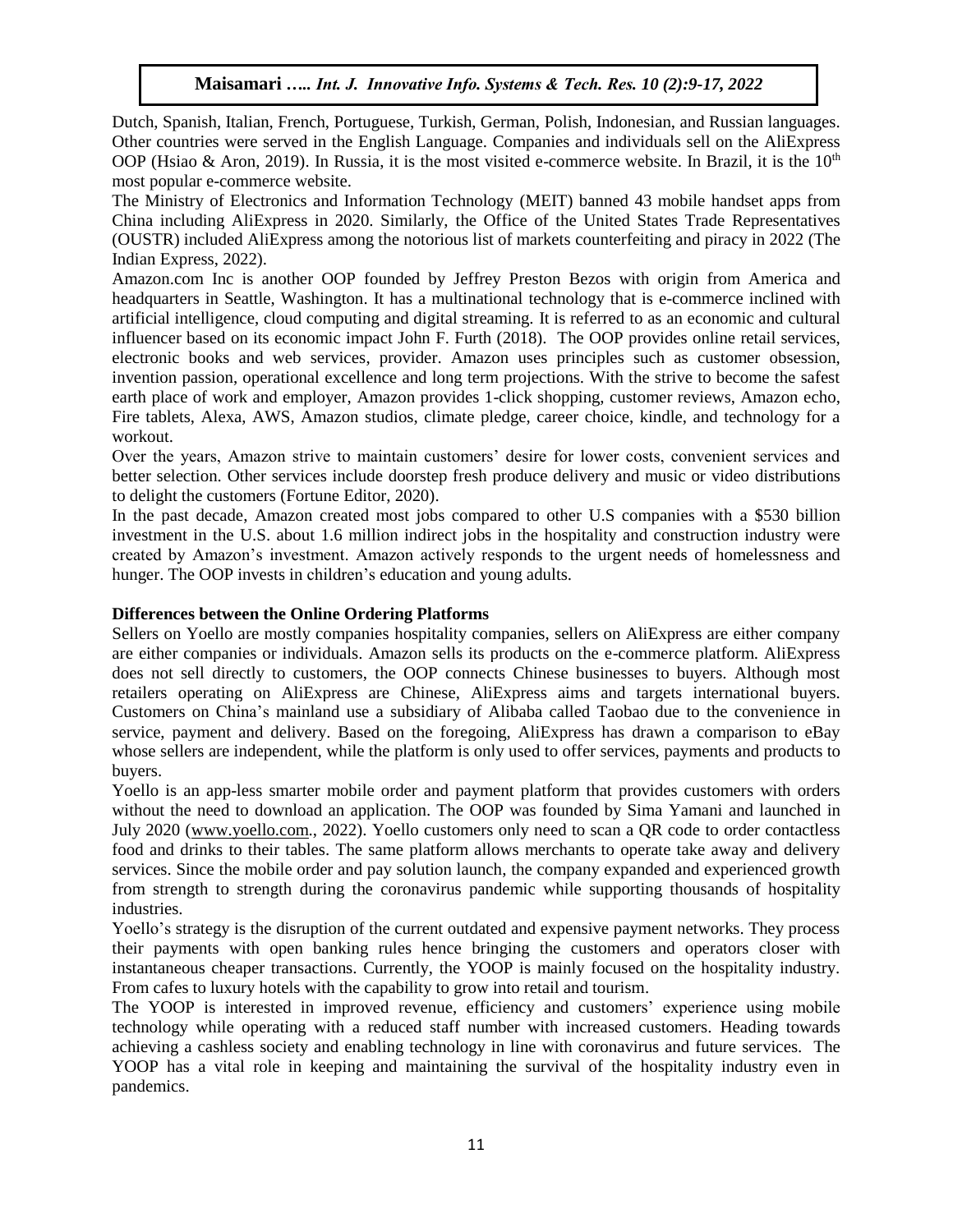AliExpress displays product prices from the lowest prices for its products. So far it has a wide range of products from accessories to cars. Free shipping services are provided on AliExpress to many countries. The buyer protection covers customers sent poor quality goods, as refunds are made (Oláh, et al., 2018). Aliexpress is constrained with shipping times of weeks to months and the inability of customers to assess product quality before purchase.

Amazon which maintains the same cost on its products has a variety of hundreds of thousands of goods on its online supermarket. The same quality of the product as seen online is assured. The search engines are clever to find products with associated words making the platform convenient. Promotions allow buyers the opportunity to buy expensive products at loyal prices. The OOP is constrained by price variation depending on the model or size. Shipping on Amazon could cost more than the item itself and is limited to the U.S.

#### **Critical discussion of international entrepreneurship and the online ordering platform enterprise**

International entrepreneurship (IE) is a combination of international business and entrepreneurship knowledge, which makes it an intersectional domain. The IE research hinges on the view that internationalism entrepreneurial behaviour is discovery-oriented. It requires evaluation, enactment, discovery and exploitation of ideas and international opportunities to create value and acquire a competitive advantage. Since the IE emphasis is focused on opportunity behaviours, the article will look at those operating mechanisms favourable for international opportunities and their processes. The section will look at those entrepreneurial opportunities oriented behaviours favourable for international opportunities for individuals and firms. Also, new progressive insights that create competitive international advantages will be considered.

Different definitions for the evolving IE field have conceptualised those elements that suggest the dynamic process of exploitation, evaluation and discovery of opportunity ideas on the international scene to create value for a business (Bertello et al., 2022).

## **Antecedents influencing the cross-national borders opportunities process**

The three levels of antecedents outlined by the IE include an individual, a firm and the environment. These are the driving aspects leading to the discovery, evaluation, enactment and utilisation of crossnational borders opportunities.

## **The individual analysis**

The significant variables identified by Pidduck, and Clark, ( 2021) and Nyberg et al., (2014) for successful finding, enacting, evaluation and utilisation of international opportunities (IO) are related to cognition, social capital (SC) and human capital (HC) features that distinguish how certain individuals pursue and behave differently in pursuance of international opportunities (IO). Multiple studies have reported that cognitive and mental models play a vital role in finding, enacting, assessing and utilisation of international opportunities (IOs) (Vink et al., 2019). Individuals possessing entrepreneurial objectives with desirability and self-efficacy intent are more equipped psychologically to pursue IO successfully. Similarly, individuals with a high sense of alertness, commitment, willingness, flexibility and imagination can sense and exploit IO more effectively (Chan, 2021). Related cognitive concepts leading to opportunities related behaviours are equally attributed to proactiveness, global mindset, and risk-taking proneness that aid individuals pursue objective IOs. Hence, the mentioned schemas of cognitive order according to Kalaignanam et al (2021) aid individuals in decision makings on IOs that requires possession and growth on the international markets. The mentioned schemas equally equip the individuals with the right information and process to respond to and resolve changing and dynamic nature of the market conditions.

Individual social capital (ISC), scholarly articles have reported that the ISC provides learning sources and information needed by individuals to acquire knowledge about clients, and providers in cross border countries to pursue their international opportunities (Bai et al., 2020). The ISC aid individuals to acquire financial resources and know where to find them for sustained internalization. Other studies have reported that personal ties of individuals with cross country borders traders in export, promoters, international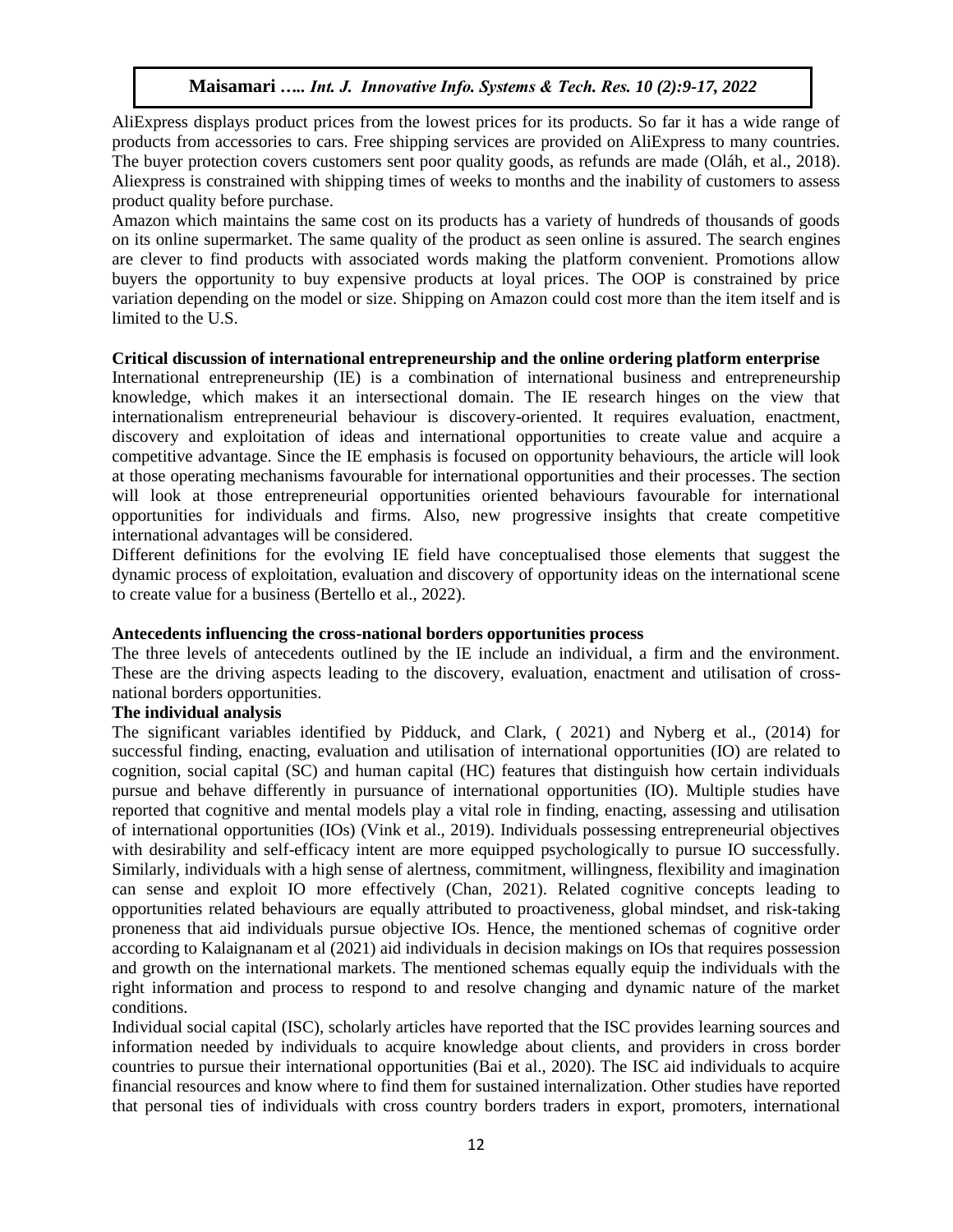distributors and trade exhibitors are instrumental to successful finding, enacting, evaluating and utilising IOs. Furthermore, social, family and business ties are instrumental to the discovery of critical resources required for pursuing, and eventual exploitation of international opportunities. Even casual verbal ties with international market intermediaries can trigger huge international opportunities for individuals (Bai et al., 2020).

The individual human capital as reported by some studies submits that investments into education, training and other forms of learning such as languages are instrumental in the pursuit of international opportunities (Emilsson and Mozetič, 2021). Another set of studies according to Lafuente et al (2021), reported that prior experiential knowledge of the following areas market experience, entrepreneurial experience, business with international clients, competitors, international cultural experience, internationalization experience, capabilities, strategies and markets are instrumental to identifying broader international opportunities at the individual level of analysis. The aforementioned they believe help the individual better in the identification and pursuit of international opportunities.

## **The Film Analysis of International Entrepreneurship**

In the individual-level analysis, personal traits are essential factors needed for the pursuit of international opportunities. To a complex level, the personal traits of an individual will not be sufficient to find, enact, assess and utilisation of international opportunities. The film analysis level requires the influence of the unique characteristics of the individual embedded with the orientation and entrepreneurial vision of the company's founder. An organizational structure is hence built to facilitate and effectively pursue IOs with competitive advantageous achievement (Thorpe et al., 2018). The four main variables identified at the level of the film for finding, enacting, assessing and utilisation of international opportunities are the film's links, the film's belief, the film's assets and the film's strategy. Literature on IE shows that the collective cognition or shared beliefs and values help the company members with the needed understanding of the company's performance which instils the company's norms in the film. The collective knowledge or cognition equips the films to pursue IOs and respond positively to emerging challenges or external events. The organisational culture invariably becomes the foundation of a competitive advantage which helps the employees of the film in the pursuit and exploitation of international market opportunities.

Some studies report that the film gains a competitive advantage in IOs markets by accessing and controlling knowledge which is a unique resource. Even though the knowledge resources are embedded in the individuals' human capital ability. The organization integrates these potentials through processes and collective routines the organization does and reconfigures identified new and existing resources for the pursuit of IOs with advantage (Crupi et al., 2020). The organization also leverages the ability to find enact, assess and utilisation of international opportunities from film knowledge got from experiential knowledge within the international networks, market knowledge, international industry, international industry, internationalization knowledge, institutional knowledge and technological knowledge.

Different works of literature have reported on the films' network, some think that the alliance and relationships of the films provide better access to IOs and equip them with the ability to overcome liabilities associated with new and foreign challenges. Other findings believe that organizational networks provide insight and learning on offer information associated with politics, suppliers, economics, risks and competitive resources that lead to higher knowledge and incremental commitment which can be used to pursue IOs competitively and successfully. Another set of findings reported that bonding in trust, bridging networks and security facilitates firms' finding, enacting, assessment and utilisation of international opportunities.

There is an underscore from IE researchers on the films' strategy, they argued that the firm's strategy is a road that provides ways of dealing with the uncertainty of events that constitute the changing and dynamic business environment. Three dimensions of the films' strategy are postulated by some studies as organisational ability reconfiguration strategy, an entrepreneurs' posture strategy and decision making statute strategy. The films' readiness to find and exploit IOs is dependent upon the firms' entrepreneurial orientation in terms of being proactive, risk posture and innovation. The film pursues, assesses and exploits IOs through its decision rules of effective or practical logic. With capability reconfiguration, a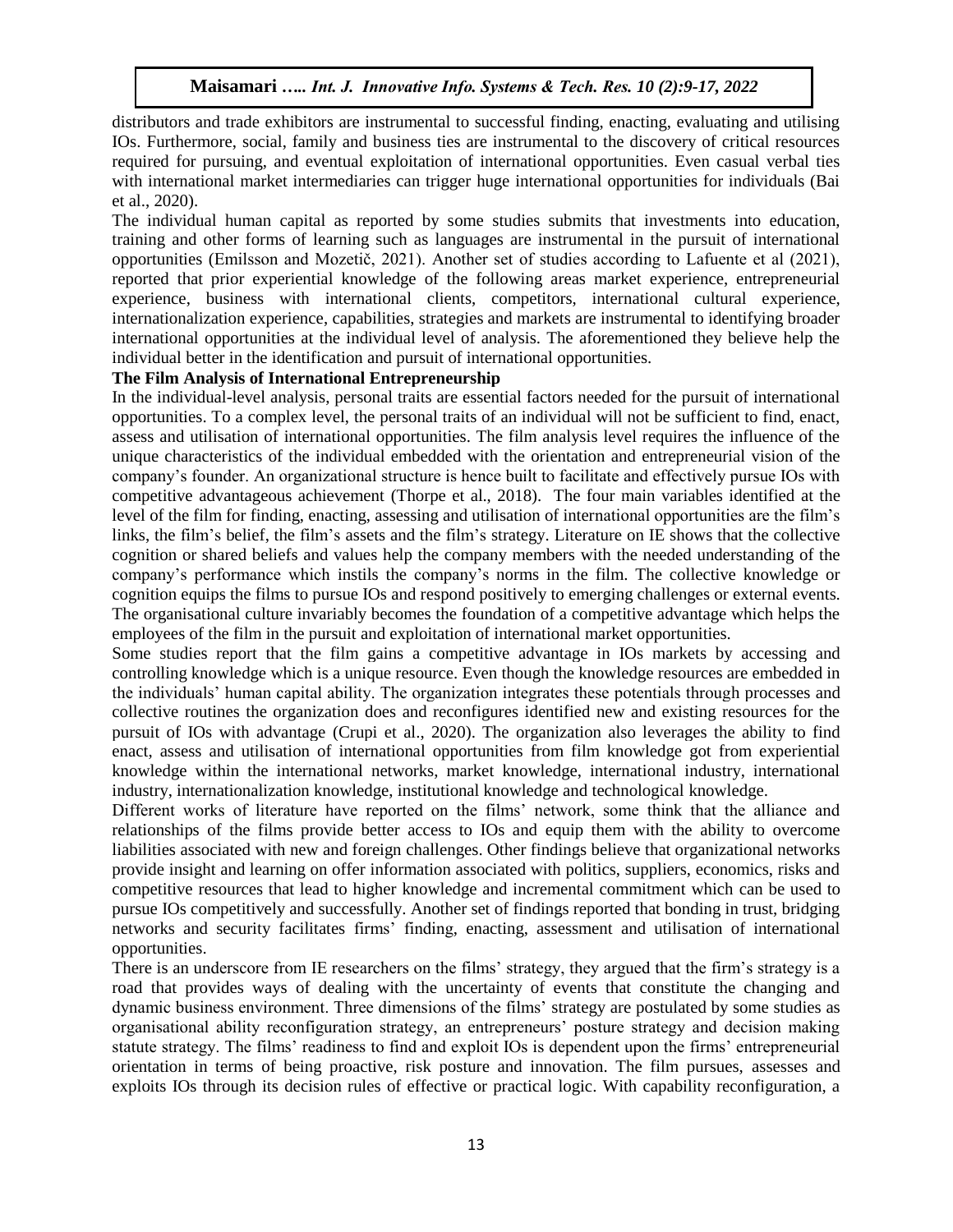film can exploit IOs by responding to the dynamic environment with a combination, modifications and efficient use of the previous current and new possessions

#### **Environmental level analysis of International Entrepreneurship**

Multiple studies have reported on how the environmental level conditions act and moderate the ways firms and individuals pursue various IOs. Three main environmental conditions have been identified as a moderator forces for IOs. The first condition is the state of the technology comprising the internet and other ICT related technologies. The second and third conditions revolve around political, legal, economic, cultural and social features of the national and international borders. More specifically the environmental conditions are categorized into formal and informal institutions. The formal institution comprises apparatuses of the government that enforces social acceptability, laws and regulations. The informal category comprises beliefs that define legitimate behaviour and socio-cultural ethics. The mentioned conditions constrain and enable the effective pursuit of IOs for different actors Aceto et al., (2019).

Other studies emphasise the role of technological advancement as a moderator to current ways of pursuing IOs by individuals and films. The advances in technology have opened up opportunities for both big and small entrepreneurial oriented organisations firms to pursue and exploit upcoming IOs competitively and efficiently using the liberalization of internationalisation barriers. On a general note, the new technologies provide films and individuals with various ways of pursuing IOs quicker and more successfully.

Some studies underscore the formal role of institutions as moderators for successful or constrained specific actor behaviour that facilitate the finding, enacting, evaluation and exploitation of IOs on the national and international scene. Economic liberalisation and national rights protection laws open the way to the accelerated pursuit of IOs of stable nations. On the contrary, the lack of government regulations, laws and unregulated markets constrain the willingness of individuals and films in pursuing IOs. Certain IE reports that weak formal and void institutions ultimately trigger opportunities needed to solve socially related problems worldwide (Balachandran et al., 2018).

Informal institutions are reported to play a vital role in IOs seeking actors. Socio-cultural ethics and beliefs are required for relationships that lead to the formation of joint ventures in social communities which in turn influence the individual and film IOs development. Similarly, collective beliefs are instrumental to cultural and societal expectations coupled with the educational system of the country. These factors influence the way different actors find, assess, measure and exploit IOs. The social and organizational stratification process and the socio-cultural structure of a nation accelerate the rate at which different actors find, assess, measure and exploit IOs about cost and benefits given gaps in knowledge about the cultures Aceto et al., (2019). Communal societal responsibility movements and worldwide wealth inequality encourage films and individuals the pursuit of their IOs as reported by other studies.

## **Theories associated with the adoption of innovation in the e- ordering platform**

The common feature of all the models and theories hinges on use as a predictor of intention to use. The combined theories resulted in technology acceptance and use theory. The major basis influences the envisioned use result from the new technology perspective. The three major constructs include performance, business, and social expectations (Nguyen et al., 2018). The extent to which users of new technology believe that using the technology will help achieve the desired result is called performance expectation. The business expectation is defined as the comfort associated with the use of the new technology which can be perceived by the user as friendly or difficult to use. Socialization is defined as the level to which people perceive certain levels of referenced behaviour seen as important in the use of certain technologies.

Since the relationship between competition and growth is directly proportional, the use of e-commerce is likely to be maintained due to its intensity Zhu et al., (2022). Determinants of Human acceptance of a particular technology are a function of the customer's preferences. Hence, customers' service favourites or aims are determined by checking this acceptance. Acceptance differentiator forms the basis for further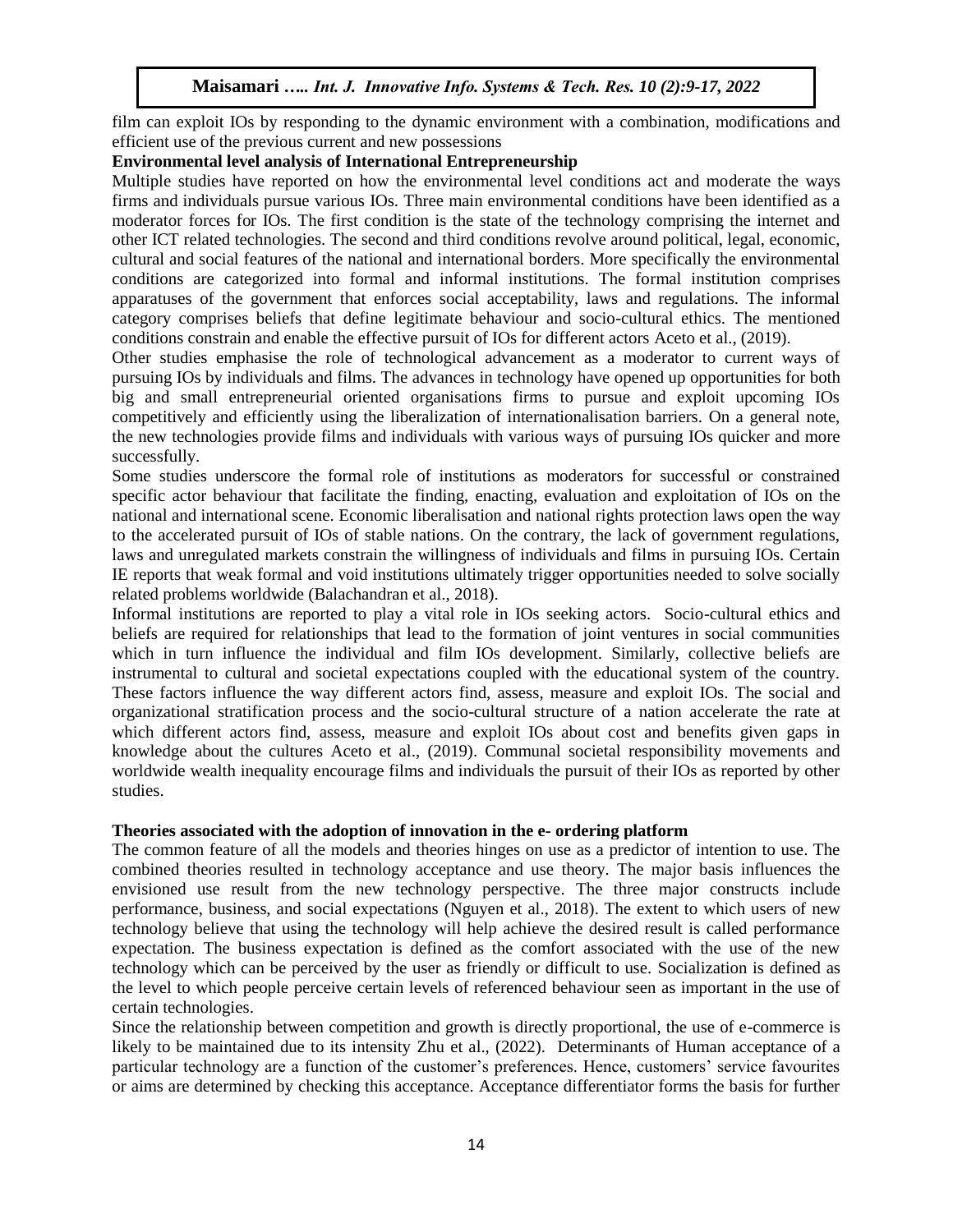development for upholding competitive advantage. The importance of acceptance is measured in terms of the value of the service perceived by the customer while using the service.

## **Key constructs relevant to the entrepreneur-related internationalisation process Innovation and technology**

Technological innovation draws on unique programs that involve entrepreneurship teams with all-around expertise in known disciplines to design starting technological based business plans. Innovation involves the concept of the introduction of new ideas and things. This concept of newness cuts across business models, ideas, services, and products (Antonizzi & Smuts, 2020, April). Entrepreneurship turns great ideas and business models into business opportunities.

## **Entrepreneurial and managerial knowledge**

Entrepreneurial and business management are often designed by experienced teams of academics or professionals with working experience who have successfully worked in multiple sectors. Skills are attitudes are required by entrepreneurs to launch an effective business with international opportunities. Managerial knowledge tends to drive businesses on the international scene with successful strategies. Success is therefore gained by developing an international alliance with companies or films with similar services or operations (Barnard et al., 2018).

## **Entrepreneurial orientation**

Entrepreneurial orientation in its broad conceptualization broadly influences internationalism positively. Research on entrepreneurial orientation reveals that its effect is the ability to drive internationalism in exploitive and explorative dimensions for positive internationalism performance (Matthews et al., 2018).

Due to the shift from mono function to meta-functions of opportunity coordination, judgemental decision making and market analysis rightly indicate the impossibility of describing the entrepreneurial orientation in mono function. It has been argued that multifunctional approaches consist of entrepreneurial functions of the mutually exclusive and collectively exhaustive overarching framework of entrepreneurial challenges of internalisation films. The emergence and renewal of films, protection of films from external and internal threats and the effective and efficient exploitation of the film's potential build on the entrepreneurial orientation.

#### **Effectuation logic**

Effectuation contrast with the traditional international entrepreneurship body. Traditional international entrepreneurship thinks of the rational decision-making model called causation. This model analysis long term opportunities and the selection of plausible solutions. It designs a strategy that takes the best advantage of capabilities and resources while analyzing the market competitor and implementing the process that will achieve the goals.

In contrast to the narrative, effectuation is concerned with means driven approach where the future remains unpredictable. The logic of effectuation is decision making on processes that involve capacities and resources mobilisation within the control of their system to co-create the future. The focus is on opportunity development and taking the advantage of unexpected outcomes (Silva et al., 2020).

#### **International networks**

The international network has its advantages on internationalism. An effective network is built around a promising vision to accomplish an identified goal. it comprises of working, as a set of tools used by peers to help them work and progress further faster. With decentralization, people work together as peers.

Because of the limitations of the company's strategic discretion in an attempt to internalise, the international network theory takes note since the actions and decisions are determined by the network and the relationships (Chi et al., 2019)

# **Dynamic capabilities**

Dynamic capabilities use the internal strength of the film to sustain the firm in the ever-changing dynamic market. Such internal strengths include capital investment and workforce. The firm does not depend on the external forces of market trends and government policies to sustain and gain the dynamic nature of the market Malecki, (2018).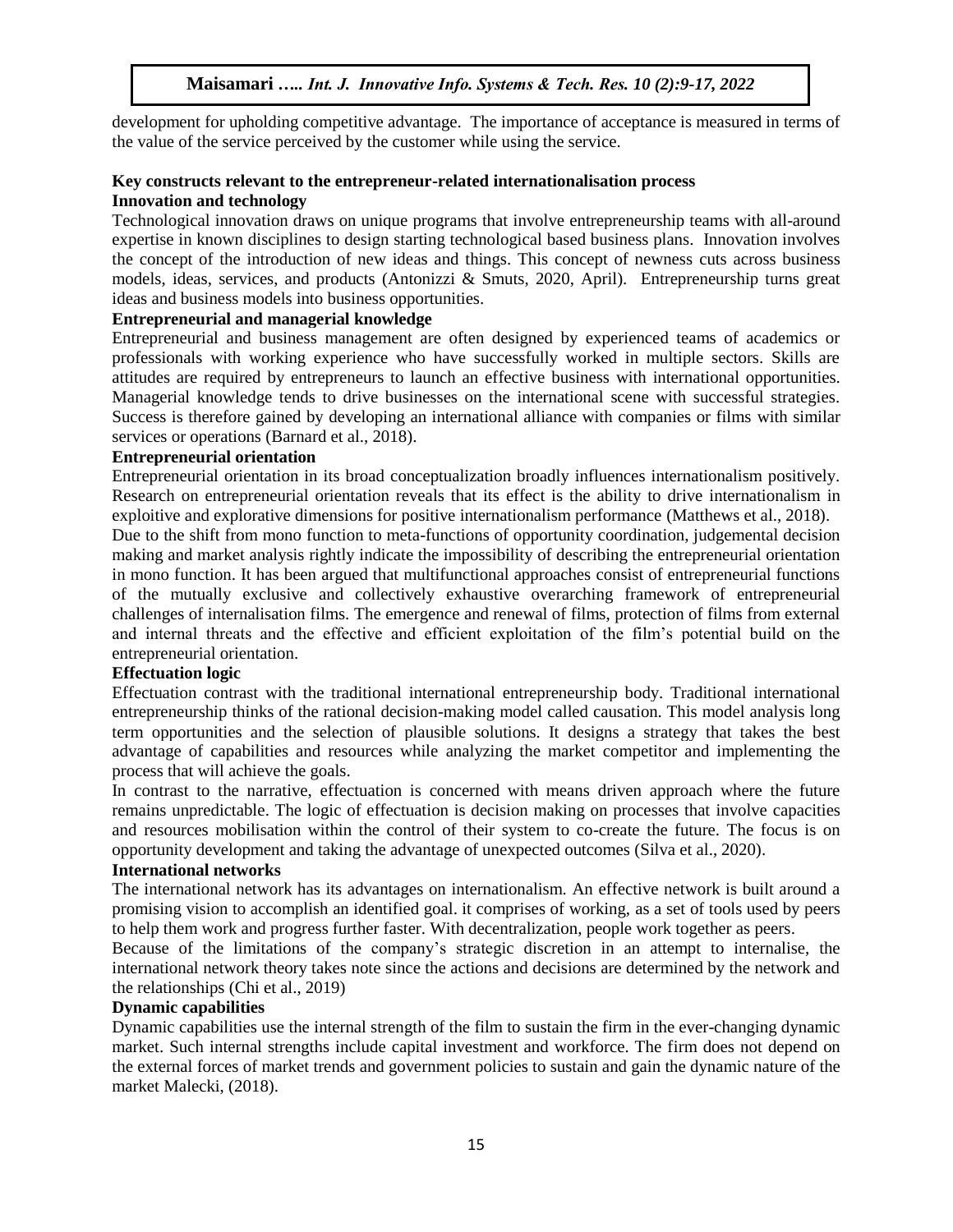Hence dynamic capabilities are the higher-level activities that can help a firm to direct the ordinary activities of the firm into higher demand uses. Develop new capabilities that can effectively coordinate the internal and external for effective redress and shaping of the shifting business environments.

#### **CONCLUSION**

It is possible that not all global industries adversely suffered an economic setback. Due to changes the coronavirus brought, the society also changed its normal routines ranging from lockdowns to regulated shopping hours. The entrepreneurs due to these changes required more in-depth thinking to sustain their businesses. Those who designed their businesses with safety and security experienced expansion during the pandemic. The hospitality industry was necessary for survival. The online ordering and payment platform took advantage of digitalization and processed food orders, payment and delivery services. Amazon and AliExpress also provided a shopping window to reduce the effect of the pandemic.

Indigenous OOP is currently not available, especially in the Nigerian context. Entrepreneurship potentials are waiting to be tapped. Local products such as food items, animals and properties are not exposed due to the non-digitalization of marketing. Hence, buyers and sellers depend on traditional offline stores for buying and selling. The traditional method of buying and selling is highly limited in terms of information on available products, inconvenience and inaccessibility during lockdowns. This calls for meaningful exploration and exploitation of the huge entrepreneurial benefits associated with online ordering and payment platforms.

#### **RECOMMENDATIONS**

The following are recommended for further studies

- i. In the future, further research is needed on the impact of coronavirus on local business performance.
- ii.Research on the pre and post-pandemic effects on local and indigenous markets should be explored.
- iii. Research on how to manage local markets in global pandemic

#### **REFERENCES**

- Aceto, G., Persico, V., & Pescapé, A. (2019). A survey on information and communication technologies for industry 4.0: State-of-the-art, taxonomies, perspectives, and challenges. *IEEE Communications Surveys & Tutorials*, *21*(4), 3467-3501.
- *["AliExpress among 43 new Chinese apps banned in India: Check full list".](https://indianexpress.com/article/technology/tech-news-technology/aliexpress-and-more-govt-bans-43-more-chinese-apps-in-the-country-7063997/) The Indian Express. 25 April 2022. Retrieved 30 April 2022.*
- Antonizzi, J., & Smuts, H. (2020, April). The characteristics of digital entrepreneurship and digital transformation: A systematic literature review. In *Conference on E-Business, e-Services and e-Society* (pp. 239-251). Springer, Cham.
- Balachandran, G., Mallard, G., Arewa, O., Baccaro, L., Büthe, T., Nightingale, A., ... & Roberts, A. (2018). Governing Capital, Labor and Nature in a Changing World. In *Rethinking Society for the 21st Century: Report of the International Panel on Social Progress, Vol. 2: Political Regulation, Governance, and Societal Transformations* (pp. 491-522). Cambridge University Press.
- Bertello, A., Battisti, E., De Bernardi, P. and Bresciani, S., 2022. An integrative framework of knowledge-intensive and sustainable entrepreneurship in entrepreneurial ecosystems. *Journal of Business Research*, *142*, pp.683-693.
- Chan, L., 2021. *The Antecedents and Consequences of Positive Psychological Capital for Asian American Minority Entrepreneurs* (Doctoral dissertation, The Claremont Graduate University).
- Chi, T., Li, J., Trigeorgis, L. G., & Tsekrekos, A. E. (2019). Real options theory in international business. *Journal of International Business Studies*, *50*(4), 525-553.
- Crupi, A., Del Sarto, N., Di Minin, A., Gregori, G. L., Lepore, D., Marinelli, L., & Spigarelli, F. (2020). The digital transformation of SMEs–a new knowledge broker called the digital innovation hub. *Journal of Knowledge Management*.